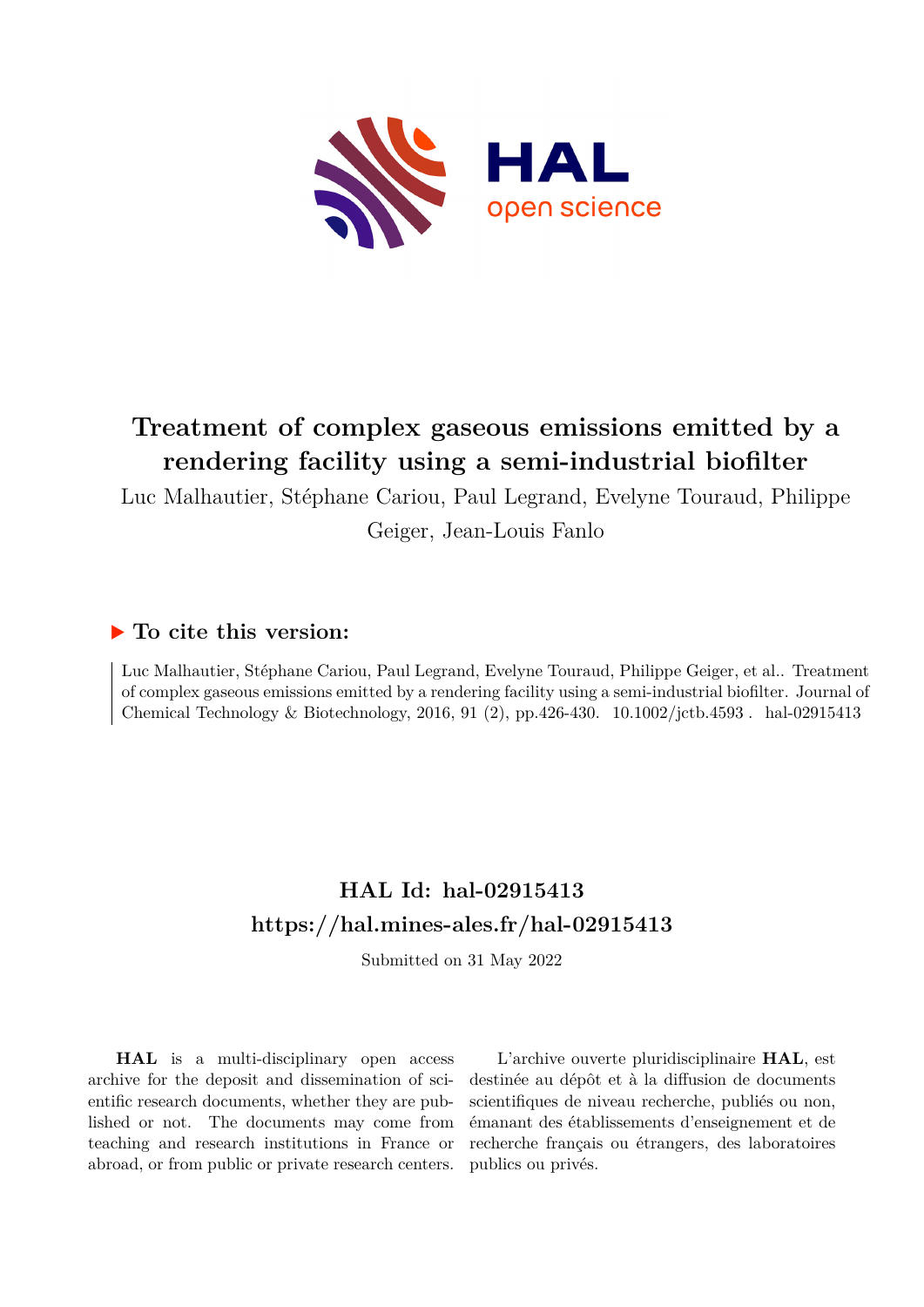# **Treatment of complex gaseous emissions emitted by a rendering facility using a semi-industrial biofilter**

# **Luc Malhautier,a\* Stéphane Cariou,<sup>a</sup> Paul Legrand,<sup>a</sup> Evelyne Touraud,<sup>a</sup> Philippe Geiger<sup>b</sup> and Jean-Louis Fanlo<sup>a</sup>**

# **Abstract**

BACKGROUND: To improve process design, and scale-up of gas biofilters, a thorough understanding of compounds degradation mechanisms within model engineering biofilters is needed. The aim of this study is then to investigate the spatial distribution of pollutants removal within an experimental semi-industrial biofilter fed with industrial emissions from a rendering plant.

**RESULTS:Astratificationpatternofpollutants removalhasbeenhighlighted:nitrogenous compounds, esters, volatile fatty acids** (VFA), alcohols, ketones and aldehydes are completely or mostly removed especially in the biofilter layers near the gas inlet. In return, the removal of sulphur compounds seems to begin when nitrogenous and oxygenated compounds are almost fully degraded. A sequential degradation of sulphur compounds is also observed: hydrogen sulphide is eliminated in the biofilter section near the gas inlet while methylmercaptan (removal efficiency 87%) and dimethyl disulphide (DMDS) (removal efficiency **73%) are mainly eliminated in the second half of the column.**

CONCLUSION: An on-site semi-industrial biofilter used for waste gas abatement in an animal-rendering plant exhibited spatial distribution of the compounds removal efficiency. The removal of organic sulphur compounds is not complete. Hence, this work emphasizes the importance of improving gas biofilters to achieve complete elimination of pollutants causing unpleasant **odours.**

**Keywords:** exhaust gas; rendering plant; semi-industrial biofilter; performance; spatial distribution

# **INTRODUCTION**

From 2007 to 2013, the US rendering industry produced more than 8 million metric tons of rendered animal products, including tallow, meat and bone meal, poultry-byproduct-meal and feather mea1.<sup>1</sup> About 2.8 million tons of mainly meat by-products were treated in German animal-rendering plants in 1999 (German Federal Environment Ministry).<sup>2</sup> In 2013, around 2.8 million metric tons of raw materials were processed by the French rendering industry (Syndicat des Industries Françaises des Coproduits animaux (SIFCO), www.sifco.fr). Although the products of these processes are no longer being used for animal feed production, rendering plants are still necessary for biologically safe waste treatment.2 During rendering, the heating of animal tissues liberates a variety of odorous organic and inorganic compounds, creating a significant source of odour nuisance.3 The odour concentration of the encountered flow is generally between 20 000 and 1 100 000 OU<sub>E</sub> (European Odour Unit) m<sup>−3</sup>.<sup>3,4</sup> The composition of rendering gaseous emissions consists of a wide range of inorganic and organic compounds with about 300 identified compounds.<sup>5</sup> Moreover, it has been reported that the number of odorous compounds ranged between 20 and 50.3*,*5*,*7*,*<sup>8</sup> The odorous compounds that have been identified in gaseous emissions from rendering plants include hydrogen sulfide (H<sub>2</sub>S), ammonia (NH<sub>3</sub>), organic sulphides (dimethylsulphide, diethyl sulphide), disulphides (dimethyl

disulphide, diethyl disulphide), mercaptans (methanethiol), aldehydes (especially C-4 to C-7 aldehydes), amines (trimethylamine, C-4 amines), quinoline, dimethyl pyrazine, other pyrazines, indole, skatole and C-3 to C-6 organic acids. In addition, lesser amounts of C-4 to C-7 alcohols, ketones, aliphatic hydrocarbons, and aromatic compounds are potentially emitted.<sup>5</sup> More recently, other authors<sup>4</sup> have identified and quantified the chemical compounds emitted by rendering plants causing odorant nuisance. Among the identified compounds, the most concentrated pollutants at the biofilter inlet were H<sub>2</sub>S, methanethiol, 3-methylbutanal, 2-methylpropanal and ethanal with concentrations generally above 10 mg m<sup>-3</sup>. The treatment of these pollutants needs then to be efficient in order to reduce the olfactory impact of rendering plant. Over the last few decades, biofilters have become a popular means of odour control, particularly suitable for the treatment of malodorous gaseous effluents characterized by high flow rates (more than

- a Laboratoire Génie de l'Environnement et des Risques Industriels, Ecole des mines d'Alès, 6 avenue de Clavières, 30319 Ales cedex, France
- b Europe-Environnement S.A., 1 Rue des Pins, 68700, Aspach-le-Haut-France

<sup>∗</sup> Correspondence to: Luc Malhautier, Laboratoire Génie de l'Environnement et des Risques Industriels, Ecole des mines d'Alès, 6 avenue de Clavières, 30319 Ales cedex, France. E-mail: luc.malhautier@mines-ales.fr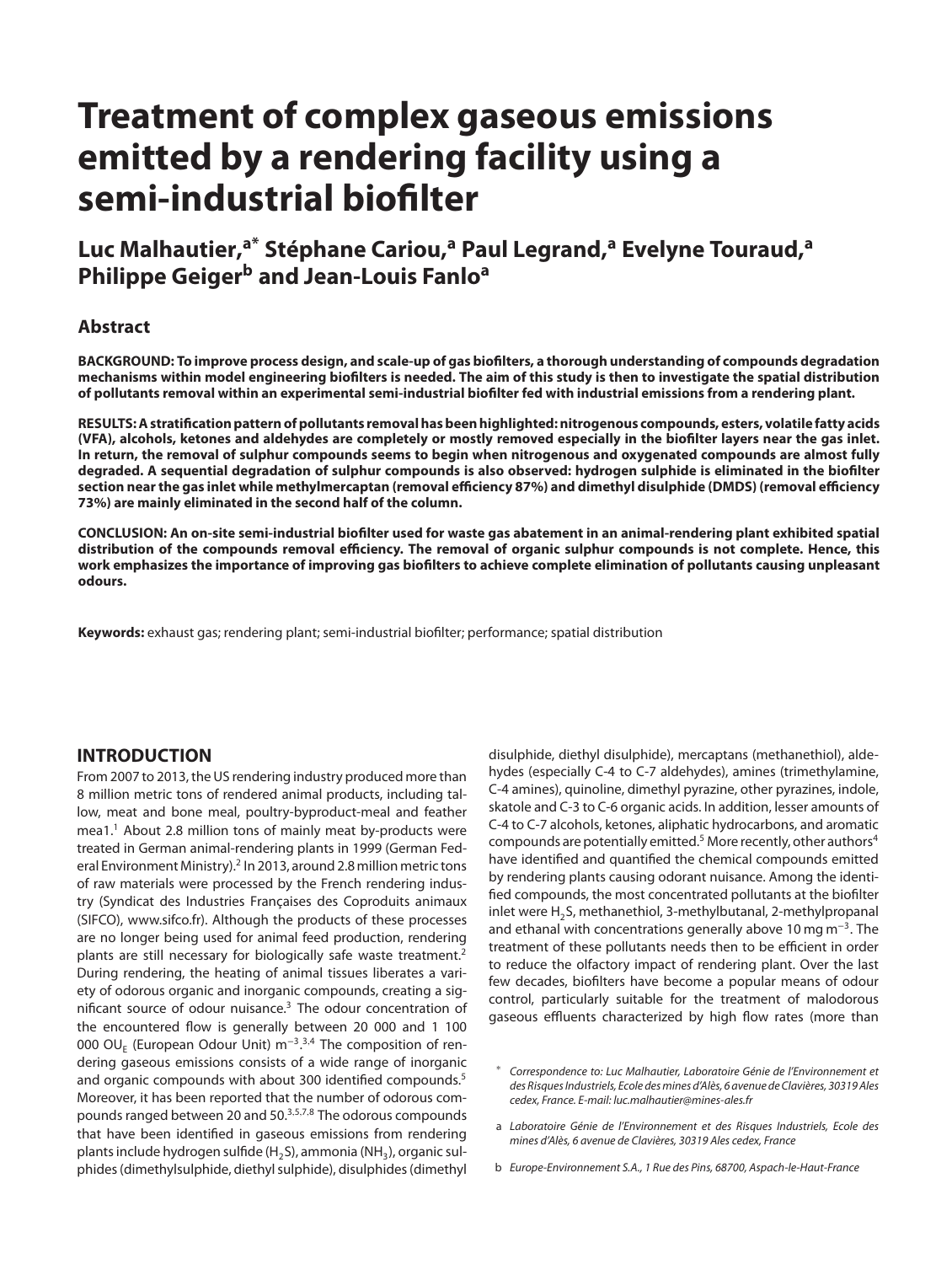100 000 m<sup>3</sup> h<sup>-1</sup>) and low contaminant concentration (from a few μg m<sup>−</sup><sup>3</sup> to 1–5 g m<sup>−</sup>3) such as rendering emissions.2*,*3*,*<sup>9</sup> Open filterbed biofilters covering more than a  $1000 \text{ m}^2$  area can be used.2*,*<sup>10</sup> The humidified waste gas is generally forced to flow upwards through the filterbed. Gaseous compounds transfer to the liquid phase of the biofilm where they are consumed as carbon, energy or nutrient source by the biomass. Nevertheless, some works contributing to the final objective of improving process design, and scale-up are really scarce. Hence, a thorough understanding of the compounds degradation mechanisms within model engineering biofilters continuously fed with industrial gaseous emissions is needed. When contaminants are introduced simultaneously into a biofilter, process performance is dependent on the interaction between the contaminants.<sup>11</sup>

In the present study, the functional stratification of an experimental semi-industrial biofilter fed with an industrial gaseous effluent was thoroughly investigated by assessing the relative abundances of waste gas compounds using gas chromatography–mass spectrometry (GC-MS) and by quantifying sulphured compound concentrations ( $H_2S$ , methylmercaptan, dimethysulphide, dimethyldisulphide (DMDS)) using gas chromatography. We focus on sulphured compounds since these volatiles have been identified as predominant odorants in the emission of a wide range of activities in bio-industry such as rendering plants.

# **MATERIALS AND METHODS**

#### **Inlet stream**

A rendering process is defined as a process using high temperature and pressure to convert whole animal and poultry carcasses or their by-products with no or very low value to safe, nutritional, and economically valuable products. Raw material is dehydrated in continuous steam heated cookers. Condenser units are used to reduce the strongest odours which arise from cooking and reducing the temperature of the cooking steam to around 35–40 ∘C. Remaining odorous gases (direct-fired meal dryers and workshops) can then be transferred to a biofilter bed constructed of materials such as concrete and layered products such as compost, coarse gravel, pinebark, and woodchips.<sup>12</sup> The total flow rate emitted by the rendering plant chosen as study site was 180 000 m<sup>3</sup> h<sup>-1</sup>. This waste gas was treated using a biofilter with a cross-section of 1720  $m^2$  and a bed height of 1 m.

### **Pilot-scale biofiltration unit**

An outdoor pilot-scale biofilter (1.4 m internal diameter, 2 m height) and packed with sawmill chips (packing volume  $3.1 \text{ m}^3$ ) was carried out for the treatment of the real and humidified (water content *>*97%) gaseous mixture emitted by the rendering plant. The gas flow rate, empty bed residence time (EBRT) and superficial gas velocity were 154 m<sup>3</sup> h<sup>-1</sup>, 70 s and 100 m h<sup>-1</sup>, respectively, which was representative of full-scale biofilter operation. At the bottom of the biofilter, a 0.2 m plenum and an above 0.2 m pebbles section were designed to homogenize the gas velocities before entering the filter. After dust removal in a water scrubber, the biofilter was continuously fed (except during maintenance of water scrubbers corresponding to 2–3 h per week), via a propeller (Invertek Drives, Welshpool, Great Britain), by the rendering emissions in upward flow mode. Even if the rendering activity was interrupted during the week-end, the pilot-scale biofilter was continuously fed with building ventilation airstreams. The mean

**Table 1.** Packing material characteristics. These values were obtained for dry packing material

| Physical properties                                                              |               |
|----------------------------------------------------------------------------------|---------------|
| Specific surface area $a_{\nu s}$ (m <sup>2</sup> m <sup>-3</sup> ) <sup>†</sup> | $632 + 284$   |
| Diameter $dp_{\rm sv}$ (mm)                                                      | 9.6           |
| Bulk density (kg $m^{-3}$ )                                                      | $330 + 17$    |
| Bed void fraction (%)                                                            | $67 + 3$      |
| Pressure drop (Pa):                                                              | < 10          |
| Water-holding capacity (g $H_2O g^{-1}$ material)                                | $0.67 + 0.04$ |
| Chemical property                                                                |               |
| рH                                                                               | $8.1 + 0.3$   |

†The specific surface area ( $a_{vs}$ ) was estimated by measurement as sawmill chips are parallelepiped-like particles ( $a_{vs} = \frac{2ll + 2lh + 2Lh}{Llh}$  with h: height; l: width and L: length).

‡The pressure drop was measured periodically over the entire bed height of 2 m.

characteristics of the packing material used are given in Table 1. The biofilter was inoculated by spraying packing material with supernatant (60 L) from activated sludge collected at the on-site wastewater treatment plant. The packing material was periodically sprayed with drill water (pH 7.7) (10 s every 5 h, corresponding to an inflow of 22 L m<sup>-2</sup> day<sup>-1</sup>) to maintain constant high moisture content. During the experiment, the mean value of pH of the packing material and the pH of percolate waters were around 8 (Table 1). The biofilter operated for 600 days. Due to the size of the reactor, the complexity of the experimental device and the operation costs, only one biofilter could be implemented.

#### **Sampling strategy**

The performance of each compartment has been evaluated by gas sampling at three dates (7 April, 27 July and 6 October 2011) corresponding to a period of 6 months between 280 and 463 days of operation and to an usual operating activity (confidential data). Due to cost and time reasons, it has not been possible to carry out further gas samples over the total bed height and the biofilter operating period. Gas-sampling ports were located at 0, 0.2, 0.8, 1.6 and 2 m from the gas inlet. This enabled the biofilter performance to be assessed as a function of height. Gas sampling was carried out during functional steady state which corresponds to odour removal efficiency of 80% (data not shown). Gas samples were collected in laboratory-made 40 L Nalophan® bags (for sulphur compounds quantification) or into a 1 L glass bubble (for gas chromatography–mass spectrometry analysis) using a KNF N86KN pump (Midisciences, Rousset, France).

#### **Gas composition assessment**

The extraction of pollutants from sampled gases was achieved according to the protocol developed by Lestremau.<sup>13</sup> Briefly, the extraction of pollutants was performed by SPME (Solid Phase MicroExtraction) in static mode using a PDMS/Carboxen (75 μm stableflex) fiber (Sigma-Aldrich, Saint-Louis, MO, USA). The SPME fiber was inserted in the 1L sampling bulb through a suitable septum and was exposed for 10 min at 20 °C. At the end of sampling, the fiber was retracted in the needle, removed from the bulb and thermal desorption was carried out in the gas chromatograph injection port which was held at 250 ∘C.

The richness and the relative abundances of pollutants were determined by gas chromatography–mass spectrometry (trace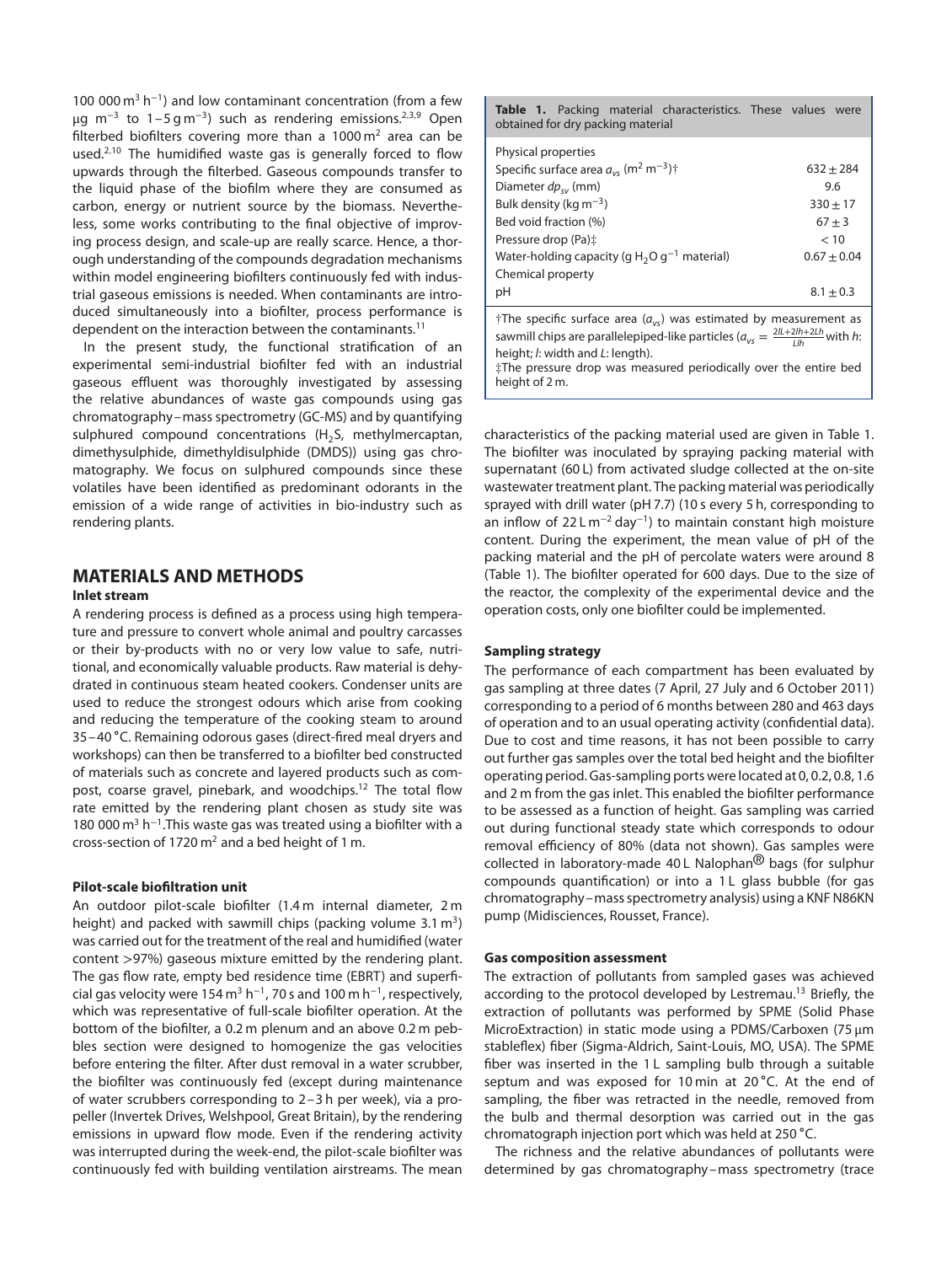gas chromatograph coupled with a DSQ mass detector (Thermo Fisher Scientific, Waltham, MA, USA)). An Optima 5-ms Accent analytical column, 0.25 mm internal diameter, 1 μm film thickness, 60 m (Macherey-Nagel, Düren, Germany) was used with carrier gas (helium 6.0) at a flow rate of 1.5 mL min<sup>−</sup>1. The temperature of the detector was 200 ∘C. The method used was as follows: 40 ∘C for 9 min; 10 ∘C min<sup>−</sup><sup>1</sup> from 40 to 90 ∘C; 90 ∘C for 6 min; 5 ∘C min<sup>−</sup><sup>1</sup> from 90 to 250 ∘C; 250 ∘C for 10 min. The mass spectrometer was operated, by electronic impact, in full scan in the range of m/z  $20 - 250$ .

#### **Quantification of gaseous sulphured compounds**

Gaseous concentrations of sulphured compounds were determined by connecting Nalophan<sup>®</sup> bags to a gas chromatograph CHROMA-S (Chromatotech, Houston, TX, USA) with MXT-624 column (Øi 0.53 mm, length 30 m, stationary phase thickness 3 μm, Restek, Bellefonte, PA, USA) with a carrier gas (compressed air) at 130 hPa, and equipped with a flame photometric detector (FPD). The detector temperature was set at 150 ∘C, and the oven temperature at 50 °C.<sup>14</sup> The calibration was realized using a certified gaseous mixture (Messer France, Puteaux, France) of hydrogen sulphide, methanethiol, ethanethiol, diethylsulphide, dimethylsulphide, dimethyl disulphide and carbon disulphide with a concentration of 100 mg m<sup>−</sup><sup>3</sup> each. The detection limit of each compound was 150  $\mu$ g m<sup>-3</sup>.

#### **Determination of biofilter performance**

For each compound *i*, the removal efficiency ( $RE<sub>i</sub>$ ) was calculated at the biofilter height h:

$$
RE_{i,h} = \frac{C_{i,inlet} - C_{i,h}}{C_{i,inlet}}
$$
 (1)

where  $C_{i,inter}$  is the concentration of the compound *i* at the entrance of the biofilter.

## **RESULTS AND DISCUSSION**

The aim of this study is to investigate the performance of a semi-industrial biofilter fed with a real (i.e. complex) gaseous mixture emitted by a rendering plant. Hence, we focus on compounds removal efficiency along biofilter bed height by comparing 'ionic current signals' for different compounds or families of compounds. As the analysis of volatile sulphur compounds using PDMS (Polydimethylsiloxane)/Carboxen SPME (solid-phase microextraction) fiber is limited by the formation of artefacts such as the reaction of mercaptans to form the corresponding dimers (DMDS), we used another analytical system for this chemical family (direct quantification of gaseous sulphur compounds by connecting the sampling bag to a gas chromatograph equipped with a flame photometric detector). Moreover, the fingerprint of the inlet gas composition has been tentatively assessed (compounds identification and relative abundance expressed in percentage of total emitted compounds in the complex mixture) to check the composition similarity with other such gaseous industrial emissions.

#### **Assessment of the inlet gaseous effluent composition**

Waste gas analyses at the biofilter inlet (Fig. 1(A)) reveal that the effluent mainly contains aldehydes (54.8  $\pm$  2.8% of the total emitted compounds) and sulphur compounds  $(32.8 \pm 4.9\%)$  of the total emitted compounds). The most abundant aldehydes (10–15 identified compounds) are 2-methyl butanal and 3-methyl butanal followed by 2-methyl propanal. Among ketones, the dominant compounds are acetone, methyl ethyl ketone, propyl methyl ketone and methyl isobutyl ketone. Different esters and VFA (around 8–12 compounds for each chemical family) are detected. The identified alcohols are ethanol, 1-propanol and 3-methyl-1-butanol. The detected nitrogenous compounds are pyrrole, pyrazine (degradation products of DNA bases or amino acids such as proline, histidine) and trimethylamine. Ammonia is not detected. Concerning sulphur compounds (Fig. 1(B)), the dominant compounds are hydrogen sulphide  $(3.6 \pm 2.8 \text{ mg m}^{-3})$  and methylmercaptan  $(5.1 \pm 2.4 \,\text{mg m}^{-3})$ . According to these data (three dates), the composition of the inlet gas remains globally unchanged corresponding to a fingerprint currently observed for rendering gaseous emissions. The detected compounds in this study have effectively been identified from such gaseous samples.<sup>2-4,6,7</sup> As a given molecule is linked to characteristic fragment ions, the removal of each chemical family and associated compounds within the biofilter could be evaluated.

#### **Spatial distribution of pollutants along the biofilter height**

The analysis of Figs 2 and 3 reveals a stratification pattern of pollutants removal. It is apparent that different chemical families with nitrogenous compounds, esters, VFA, alcohols and aldehydes are completely or mostly removed especially in the lower layers of the biofilter (up to around 1 m depth). The ionic current observed for aldehydes at 1.6 m depth is only due to the detection of 3 methyl butanal from one gas sample (7 April 2011) while it was not identified for the others. The removal efficiency of ketones at the biofilter outlet is about 97–98%. The ionic current observed for ketones at 2 m depth is mainly due to the detection of acetone from all gas samples. Hence, among ketones, acetone penetrated down the filters in all layers until breakthrough while the others are eliminated up to 1 m depth. In return, sulphur compounds removal seems to begin when nitrogenous and oxygenated compounds are degraded (from 0.8 m depth to 2 m depth). This functional stratification obtained for an experimental pilot unit fed with a complex exhaust air stream (around 40–50 compounds) corroborates the results observed for duplicated laboratory scale biofilters (about 10 cm across) fed with synthetic gases containing a few compounds only (up to 10 pollutants).8*,*<sup>15</sup> – <sup>17</sup> Under long-term stable operating conditions, the treatment of a gaseous mixture (including ammonia and a mixture of volatile organic compounds), representative of composting emissions, revealed the same stratification pattern of elimination capacity within both bioreactors, with better and faster elimination of ammonia and oxygenated compounds compared with organic sulphur compounds.15 Other work has reported the lower biodegradability of sulphur compounds compared with oxygenated compounds, of ketones compared with esters and aldehydes and of acetone compared with methyl ethyl ketone.<sup>18,19</sup> Friedrich<sup>2</sup> investigated the vertical profile of a full-scale industrial biofilter by assessing the concentrations of some waste gas compounds (aldehydes, ammonia, hydrogen sulphide and dimethyldisulphide) for different depths of the filterbed using gas chromatography–mass spectrometry (GC-MS). The authors stated that the biofilter section near the gas inlet proved to be the most active part for the degradation of ammonia and aldehyde compounds, while dimethyldisulphide concentration revealed no consistent decrease throughout the filter bed. The differences of removal efficiency between different compounds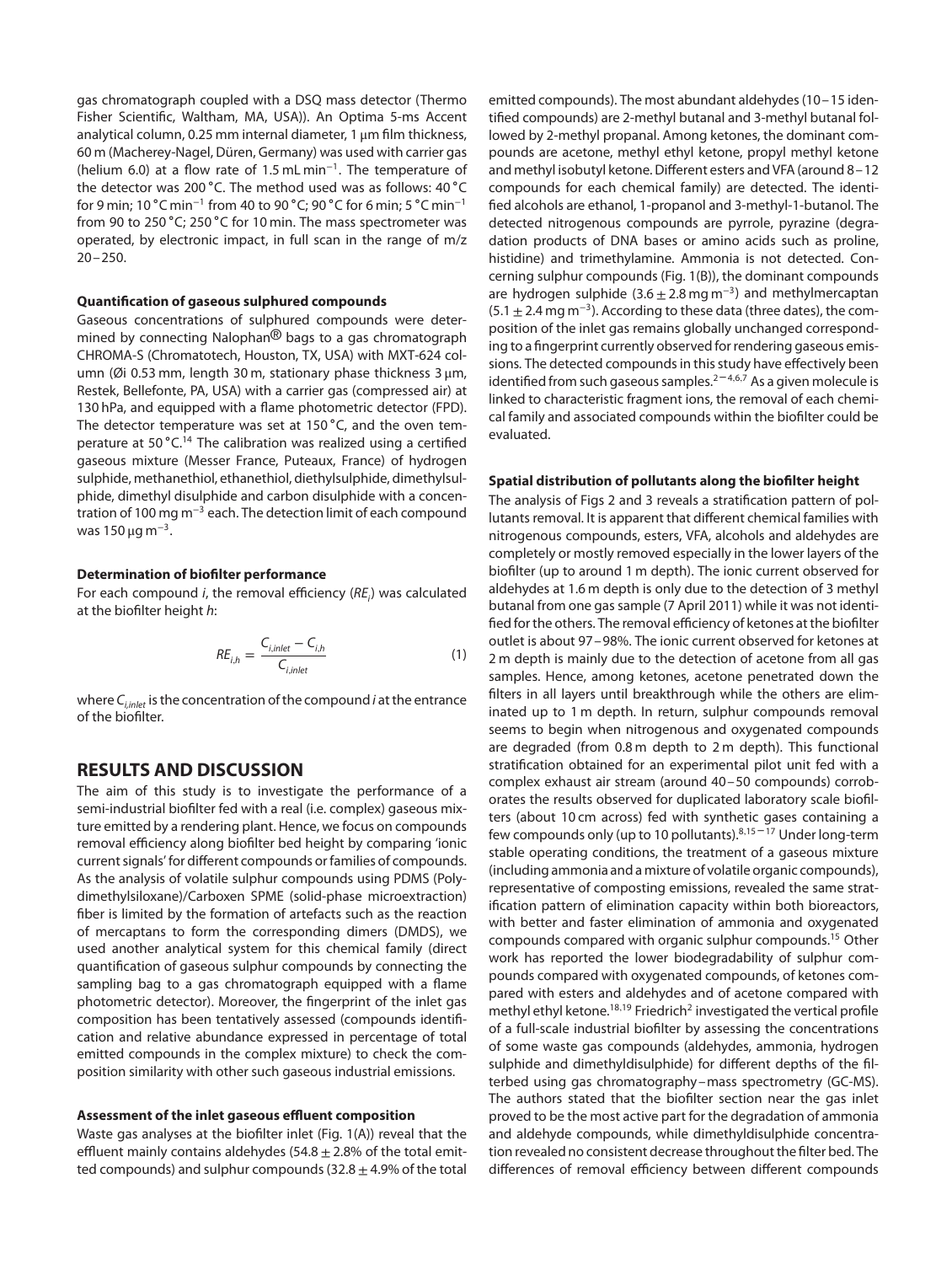

Figure 1. Assessment of the waste gas composition. (A) GC-MS analysis. nitrogenous compounds  $\square$ , sulphured compounds  $\Xi$ , aldehydes  $\square$ , ketones  $\square$ , esters  $\Box$ , volatile fatty acids  $\Box$  alcohols  $\Box$ . (B) Detailed composition of sulphur compounds: hydrogen sulphide  $\Box$ , methylmercaptan  $\Box$ , dimethyldisulphide  $\Box$ , dimethylsulphide  $\blacksquare$ . For each group or individual compound, the results obtained for different gas samples were averaged.  $h_{total}$ : total height of the column, i.e. 2 m.



**Figure 2.** Spatial distribution of chemical families of compounds (nitrogenous  $\square$ , sulphured  $\square$ , oxygenated  $\square$ . For each chemical family, the results obtained for different gas samples were averaged.  $h_{total}$ : total height of the column, i.e. 2 m.

mainly lay in mass transfer characteristics, with a positive correlation between the degradation order and the substrate availability in the liquid phase. In our study, the better elimination of oxygenated (aldehydes, VFA, esters and alcohols) compared with sulphured compounds (methanethiol, dimethyldisulphide) may be due to transfer limitation of poorly soluble sulphur compounds from the gas to the liquid phase (biofilm).<sup>16</sup> This difference can also be attributed to biological factors. This pattern can be explained by competition between substrates: inhibition of hydrophobic compounds (methanethiol, dimethyldisulphide) metabolism by preferential hydrophilic substrates (aldehydes, VFA, alcohols and some esters).<sup>15,20-22</sup> This pattern could also result from competition between bacterial taxa, through the selection of specialized populations able to degrade the biodegradable compounds at sections near the gas inlet and to largely out-compete the other taxa for space, energy and oxygen. $23 - 25$ 

#### **Concentration profiles of sulphur compounds along the biofilter height**

As has been underlined by Lestremau, $26$  the analysis of volatile sulphur compounds using PDMS /Carboxen SPME fiber is limited by the formation of artefacts such as the reaction of mercaptans to form the corresponding dimers (DMDS). Nevertheless, because of their very low odour thresholds (around 1 µg Nm<sup>-3</sup>), these compounds deserve special attention. Hence, the analysis of these compounds has been determined by using an adapted gas chromatography apparatus. The vertical pattern of sulphur compounds is sharpened by determining the concentration of dominant sulphur compounds. The results (Fig. 4) reveal that sulphur compounds removal begins from 0.2 m height (i.e.



Figure 3. Spatial distribution of oxygenated compounds. Aldehydes  $\square$ , ketones  $\Box$ , esters  $\Box$ , volatile fatty acids (VFA)  $\Box$ , alcohols  $\Box$ . For each chemical group, the results obtained for different gas samples were averaged.  $h_{total}$ : total height of the column, i.e. 2 m.

 $h/h_{total} = 0.1$ ). A sequential degradation of sulphur compounds is also observed: hydrogen sulphide is mostly eliminated up to 1 m depth while methylmercaptan (removal efficiency of 87%) and DMDS (removal efficiency of 73%) are mainly eliminated in the second half of the column. This analysis corroborates the biodegradation order of sulphur compounds: hydrogen sulphide*>* methylmercaptan*>*DMDS.27*,*<sup>28</sup> According to literature, different specialized groups able to degrade hydrogen sulphide and organic sulphur compounds have been identified.<sup>29</sup> This stratification seems then to display the enrichment and dominance of specific populations, favored by specific operating conditions. In the section near the gas inlet, hydrogen sulphide oxidizing bacteria would then out-compete other populations able to use organic sulphur compounds for their growth.<sup>30</sup>

## **CONCLUSIONS**

Little information is available concerning vertical degradation profiles of model engineering biofilters (1.54  $m<sup>2</sup>$  section and 2 m height) fed with industrial gaseous emissions. As has been highlighted in laboratory-scale biofilters treating synthetic gaseous effluents, an on-site biofilter used for waste gas abatement in an animal-rendering plant also exhibited spatial distribution of compounds removal efficiency. These results then revealed that the removal efficiency depends on the type of pollutants. It has been reported, at laboratory scale, that gaseous concentration of compounds is also related to their abatement levels.31*,*<sup>32</sup> For example, for a bioprocess operator, it remains difficult to maintain the stability of full-scale biofilters, as industrial waste streams are characterized by variability in terms of pollutants concentration.